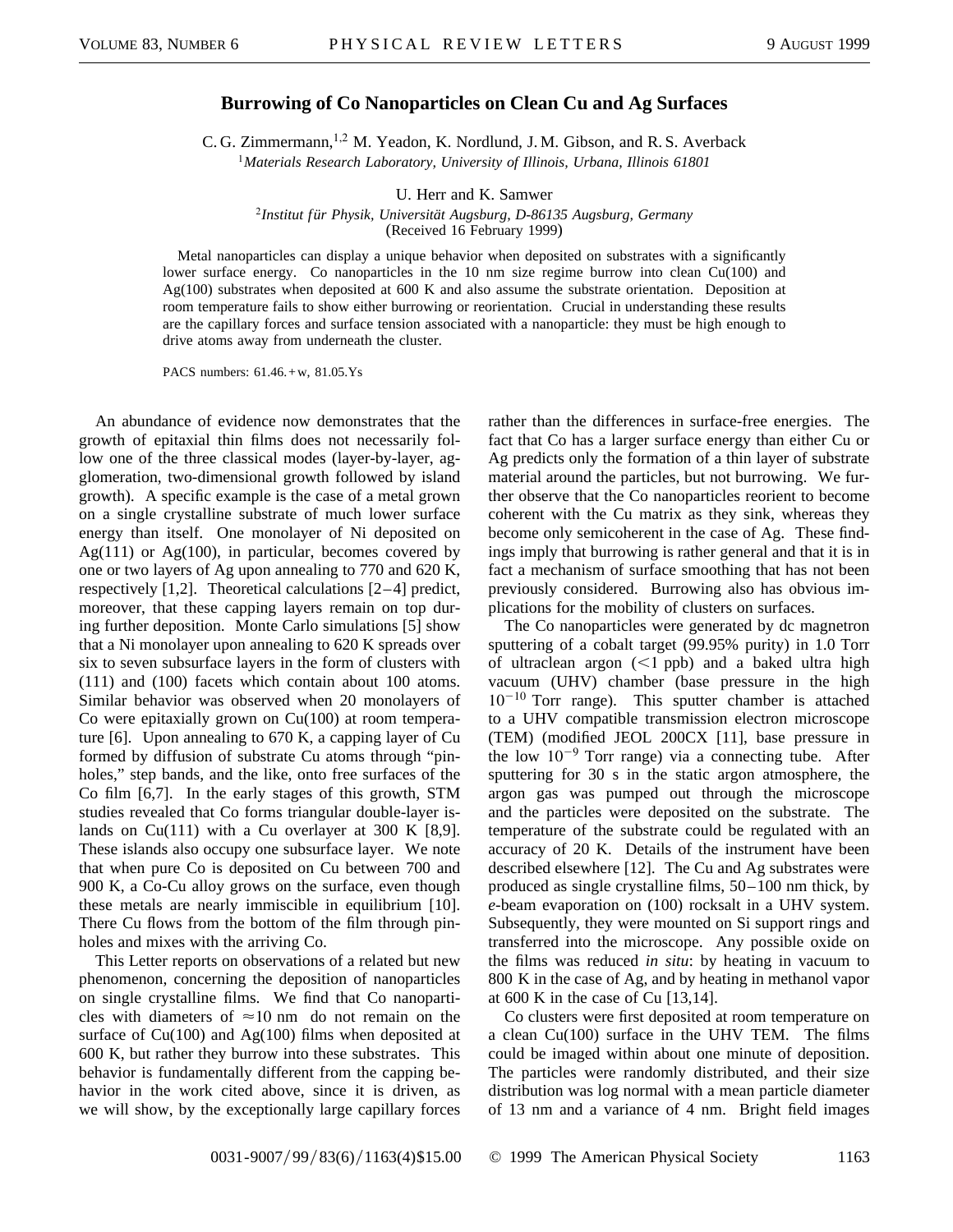shown in Fig. 1(a) together with dark field images and selected area diffraction patterns (not shown) indicated that the particles were randomly oriented with respect to the substrate. In the diffraction pattern the first four fcc rings were visible. The (220) ring was much stronger than the (200) ring, which indicates a  $\langle 111 \rangle$  texture of the particles. This agrees with their highly faceted shape seen in bright field [Fig. 1(a)], assuming that they are faceted along  $\langle 111 \rangle$ .

Particles were then deposited with equal coverage on a substrate held at 600 K, which are shown in bright field in Fig. 1(b). Note that the particle size distribution remained unchanged. The vast majority of the Co particles became epitaxial with the  $Cu(100)$  film, assuming the substrate orientation. The particles were dislocation free, and, since the lattice constant of Co is 1.9% smaller than Cu, they strained the Cu matrix. Formation of coherent, dislocation-free Co islands on Cu, up to 37.5 nm in radius, was also reported for the vapor deposition of Co onto Cu(100) at  $620 \text{ K}$  [15]. Notably, the image contrast observed in Fig. 1(b) resembles the image contrast of coherent Co precipitates embedded in a Cu matrix calculated by Ashby and Brown [16], providing initial evidence that the nanoparticles were below the top surface of the film.

*Ex situ* atomic force microscopy (AFM) scans on the nonelectron transparent part of the TEM specimens, performed in tapping mode, revealed a pronounced difference in the surface topographies for the 300 and 600 K depositions, as seen in Fig. 2(a). Whereas all particles reside on the surface after deposition at room temperature, the majority of them have sunk into the substrate after deposition at 600 K. Energy dispersive x-ray analysis (EDX) and electron energy loss spectrometry measurements confirm that the topography change was due to the Co particles sinking rather than spreading over the surface. Figure 2 also shows that a small fraction of the particles deposited at 600 K did not sink. We attribute this observation to residual contamination on the film. The height to



FIG. 1. *In situ* TEM bright field images of Co nanoparticles on Cu(100) at 300 K (a) and at 600 K (b). The images show representative areas of the samples used for the AFM scans in Fig. 2. The particle coverage is identical within 5%. The insets show enlargements of typical clusters.

height correlation functions of the two samples shown in Fig. 3(a),  $H(|\vec{r}|) = \langle [z(\vec{r}_0) - z(\vec{r}_0 + \vec{r})]^2 \rangle$  (the brackets denote an average over all possible  $\vec{r}_0$  and a spherical average over  $\vec{r}$ ), have almost identical shapes, but with the rms roughness being reduced by a factor of 2 for deposition at 600 K. There are no correlations in interparticle distances, again showing that they are randomly located on the surface. It should also be noted that the characteristic length scale derived from these graphs does not correspond to the actual particle size but to the size of the AFM tip. Coverage in the AFM images appears much higher than in the TEM micrographs for this reason.

Despite the lattice mismatch of 13% between Co and Ag, this system behaved very much like Co-Cu. The particles were randomly oriented on the Ag(100) film after deposition at room temperature, while after deposition at 600 K they again assumed the (100) orientation of the substrate. Also, the *ex situ* AFM measurements on the two samples in Fig. 2(b) show that the majority of the Co clusters sank after deposition at 600 K, but not after deposition at 300 K. The height to height correlation functions [Fig. 3(b)] also show a reduced roughness at 600 K, and no correlation between particles. To further confirm these results, a Ag film with Co clusters deposited at 600 K was prepared in a cross-sectional geometry and analyzed by EDX. Care had been taken to align the surface of the Ag film parallel to the electron beam. The map of the Co EDX signal, illustrated in the top right corner of Fig. 4, shows five Co clusters in the field of view. Line scans of the Co and Ag signal through the particles along the film normal, included at the bottom of Fig. 4, show more clearly that the particles are located just below the top surface of the film, not merely capped by substrate atoms.

The basic driving force for this sinking process is, of course, the reduction in total free energy by exchanging



FIG. 2. Tapping mode AFM scans for Co nanoparticles deposited on  $Cu(100)$  (a) and Ag $(100)$  (b) at 300 and 600 K. At room temperature all particles are sitting on the surface, whereas the majority of them burrowed into the substrate at 600 K.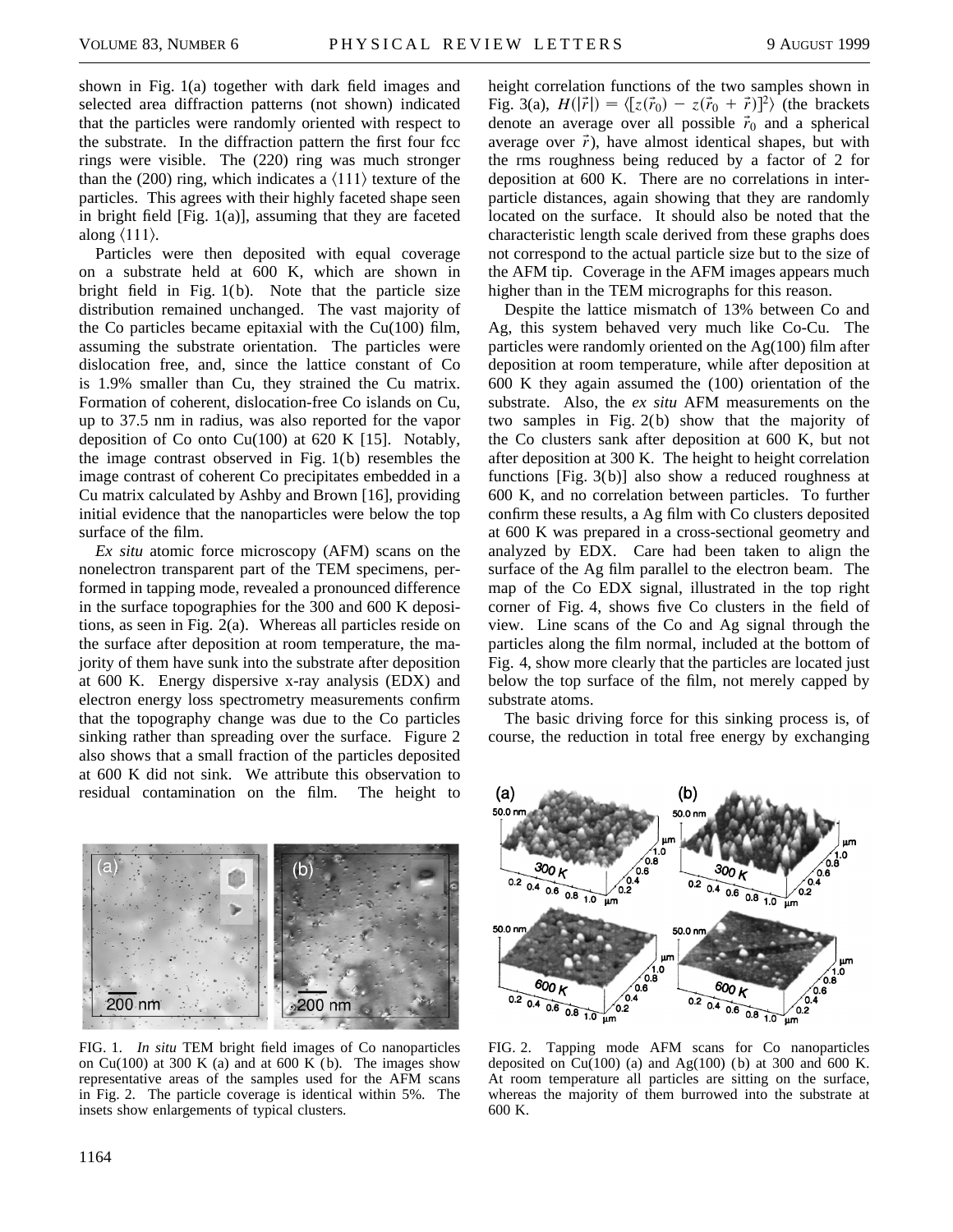

FIG. 3. Height to height correlation functions calculated from AFM images of Co on Cu (a) and Ag (b). The characteristic length scale in both images is around 40 nm and determined by the AFM tip. Beyond that there is no sign of any correlation between particles. All curves rise roughly with the  $r^{1.6}$  dependence expected for a spherical AFM tip. The values of the rms roughness  $\sigma$  are directly comparable within (a) and (b) since the 300 and 600 K samples of each substrate material had an identical coverage  $(\pm 5\%)$ .

the Co-vacuum interface above the surface with a Cosubstrate interface below the surface without increasing the substrate surface area. This process is likely to occur in two steps: first, by the coating of the particle with substrate material, as suggested by Refs.  $[1-10]$ , followed by burrowing. We illustrate the savings in free energy by these two processes for the case of Co particles on Ag. By coating the Co particle with Ag, the reduction in energy



FIG. 4. Cross-sectional TEM micrograph of Co on Ag(100) at 600 K combined with EDX data. The inset in the top right corner shows the spatial distribution of the Co EDX signal across the film. Also shown are a line profile of the Co intensity parallel to the surface (overlayed the TEM image) and of the Ag and Co intensities through particles i–iv along the film normal. They confirm that the particles are located just below the surface; scan ii is slightly off center, which explains the apparent greater depth of particle ii.

per unit area,  $\Delta \gamma$ , is

$$
\Delta \gamma = \gamma_{\text{Co}} - (\gamma_{\text{Ag}} + \gamma_{\text{Ag-Co}} + \gamma_{\text{chem}}). \qquad (1)
$$

The surface energy  $\gamma_{\text{Ag}}$  of Ag(100) is 1.2 J/m<sup>2</sup> [17], while for Co we choose the lowest energy surface (0001) for which  $\gamma_{\text{Co}}$  is 2.8 J/m<sup>2</sup> [17]. The energy associated with the semicoherent Co-Ag interface is approximated by the average of the high-angle grain boundary energies of Co and Ag,  $\gamma_{\text{Ag-Co}}$ , 0.6 J/m<sup>2</sup> [18], plus an additional term accounting for the immiscibility at the interface. We estimate this term,  $\gamma_{\rm chem}$ , using the zero-layer model due to Becker [19], such that  $\gamma_{\text{chem}} = 2g\Omega N_S$ , where *g* is a geometric factor ( $\approx$ 1/3),  $\Omega$  is the heat of the mixing parameter,  $0.2 \text{ eV/atom}$  [20], and  $N<sub>S</sub>$  is the area density of atoms on the interface,  $1 \times 10^{19}$  m<sup>-2</sup>. With this set of values,  $\Delta \gamma$  equates to 0.8 J/m<sup>2</sup>.

By particle burrowing an additional amount  $\gamma_{\text{Ag}}$  (rather than merely  $\Delta \gamma$  is gained in free energy per unit area. For particles with nanodimensions, the capillary forces associated with this reduction in surface area are on the order of the theoretical strength of the material [21]. We have estimated the rate at which nanoparticles enter into the substrate by assuming that Ag atoms diffuse from under the Co cluster to the surface along the Ag/Co interface of width  $\delta$ . With the reasonable assumption that the Co cluster remains nearly spherical, it is straightforward to show using the procedure of Chu *et al.* [22] for the sintering of two spheres that the time *t* required for the cluster to burrow to a depth equal to 99% of its diameter is

$$
t = \alpha \frac{kT}{V_m \gamma_{\text{Ag}} \delta D} r^4. \tag{2}
$$

 $\alpha$  is a geometric factor, which has a value of 0.8 in this case. *Vm* is the volume of one substrate atom, and *D* is the diffusion coefficient along the  $Ag/Co$  interface. *T* is the substrate temperature and *k* is the Boltzmann constant. The same dependencies on  $r$ ,  $D$ , and  $\gamma_{Ag}$  in Eq. (2) are typical for processes that are dominated by surface or interface diffusion but with different boundary conditions having different numerical factors  $\alpha$ . The time for two spheres of radius *r* to sinter and form one sphere by surface diffusion is given by Eq. (2) but with  $\alpha = 0.6$ [23], while Coble creep [24] is described by Eq. (2) with  $\alpha = 0.2$  [25].

With the approximation that the diffusion coefficient *D* in Eq. (2) along the cluster substrate interface is equal to the geometric average of grain boundary self-diffusion at 600 K in polycrystalline Ag,  $\delta D = 2.9 \times 10^{-22}$  m<sup>3</sup> s<sup>-1</sup> [26], and Co,  $\delta D = 7.6 \times 10^{-25}$  m<sup>3</sup> s<sup>-1</sup> [27], Eq. (2) yields a time of less than 0.1 s for a cluster of 13 nm to sink into the substrate. At room temperature, on the other hand, the time required is of the order of months. These rates fit nicely with our observations that no burrowing is